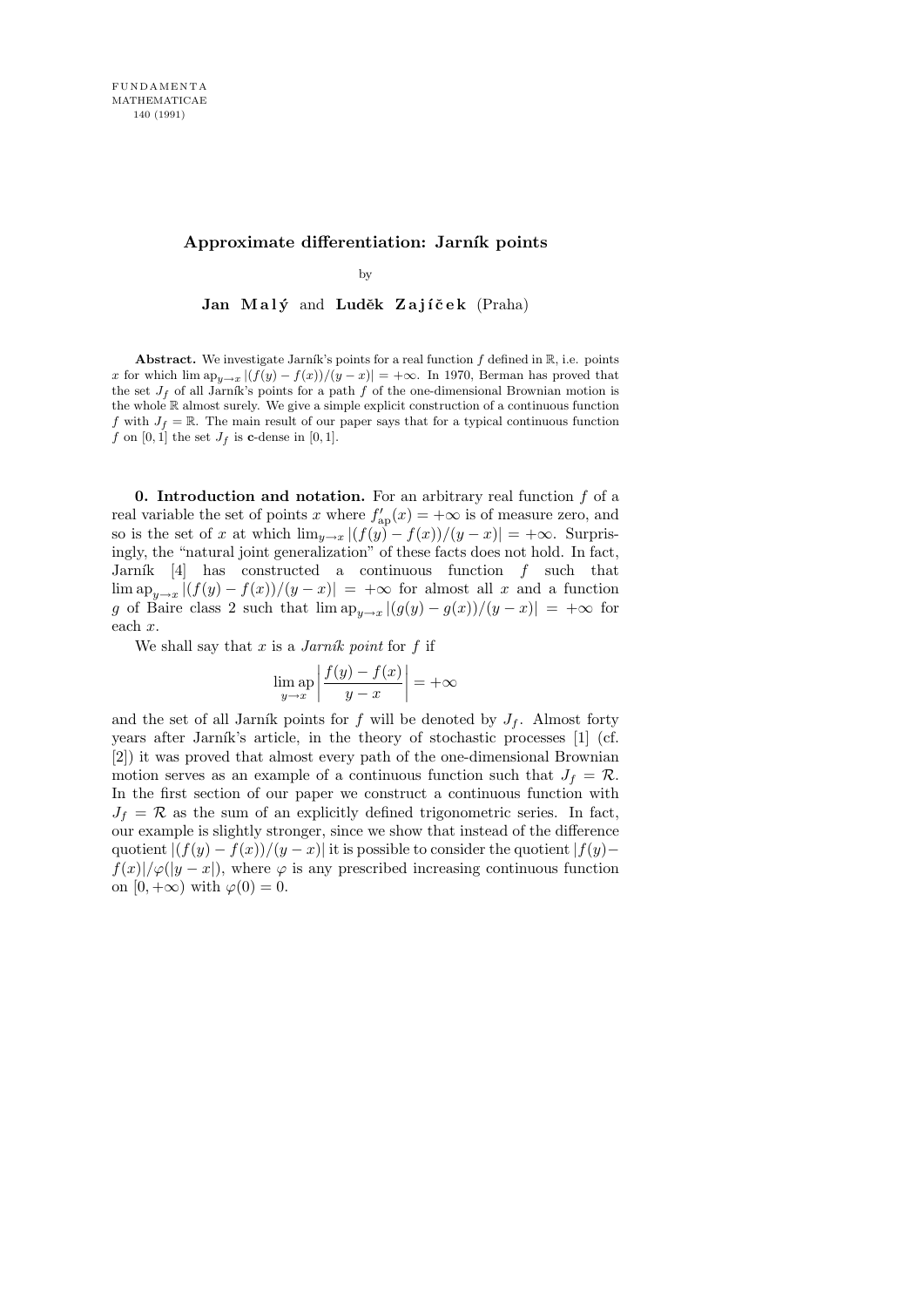The above fact that for a typical Brownian motion path f we have  $J_f =$  $\mathcal R$  naturally motivates the following question: What can be said about  $J_f$ for a typical continuous function in  $C([0, 1])$ ? A result of the same article [4] of Jarník immediately gives that  $\mu J_f = 0$  for a typical function in  $C([0, 1])$ . Theorem 2 of [10] implies an improvement of this fact:  $J_f$  is  $\sigma$ -porous (and thus also a first category set) for a typical function in  $C([0,1])$ . On the other hand, the main result of the present paper contained in Section 3 says that  $J_f$  is c-dense in [0, 1] for a typical function in  $C([0, 1])$ . The proof is not easy, it is similar to Saks' [7] proof of the fact that a typical function in  $C([0,1])$  is not a Besicovitch function. It has, similarly to Saks' proof, two basic ingredients:

(a) The Banach–Mazur game method which was in fact essentially used by Saks (cf. note on p. 103 of [9]).

(b) A basic lemma concerning general real functions.

Our basic lemma is proved in Section 2. We believe that it is also of independent interest since it gives an alternative proof of Theorem 9.7 of [8] which has a connection with the theory of the Denjoy integral.

In the following  $\mu$  denotes the Lebesgue measure on the set  $\mathcal R$  of all real numbers. We denote by C the Banach space  $C([0, 1])$  equipped with the supremum norm. We say, as usual, that a typical function in  $C$  has a property if the family of functions which do not have this property is a first category set. If  $a \neq b$  are real numbers we denote by  $\text{co}(a, b)$  the convex hull of  $\{a, b\}$ , i.e.  $\text{co}(a, b) = [a, b]$  if  $a < b$  and  $\text{co}(a, b) = [b, a]$  if  $b < a$ . Recall that

$$
J_f = \left\{ x : \lim_{y \to x} \left| \frac{f(y) - f(x)}{y - x} \right| = \infty \right\}.
$$

1. A continuous function with  $J_f = \mathcal{R}$ . Recall that the first proof of the existence of such a function is probably contained in [1], where it is shown that a typical Brownian path serves as an example.

For our simple explicit construction we need the folowing easy lemma.

LEMMA 1. Let I be an interval of length  $p > 0$ ,  $M \subset I$  and  $0 < \alpha < 1$ . Suppose that

$$
\left|\sin\frac{2\pi x}{p} - \sin\frac{2\pi y}{p}\right| \le \alpha
$$

for every  $x, y \in M$ . Then

$$
\mu(M) \le \frac{3p}{\pi} \arccos(1 - \alpha).
$$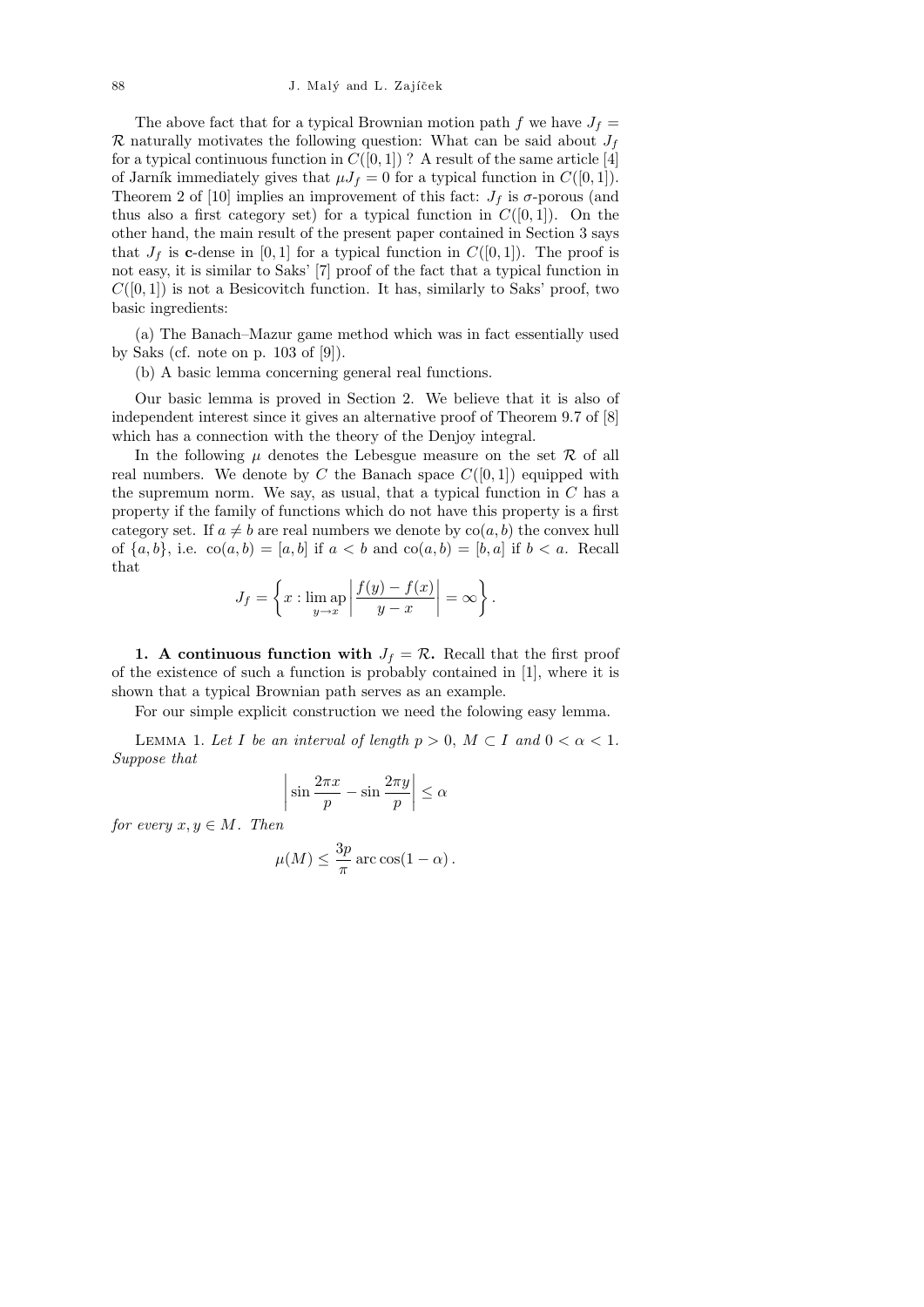P r o o f. Let J be an interval of the form  $[kp/4,(k+1)p/4]$ , where k is an integer. Then clearly

$$
\mu(M \cap J) \le \frac{p}{2\pi} \mu\{x \in [0, \pi/2] : \sin x \ge 1 - \alpha\} = \frac{p}{2\pi} \arccos(1 - \alpha).
$$

Since  $I$  is contained in a union of 6 intervals of this type, we conclude that

$$
\mu(M) \le 6 \frac{p}{2\pi} \arccos(1 - \alpha).
$$

THEOREM 1. Let  $\varphi : [0, \infty) \to [0, \infty)$  be an increasing continuous function with  $\varphi(0) = 0$ . Then there exists a continuous function f on R such that

(1) 
$$
\lim_{y \to x} \frac{|f(y) - f(x)|}{\varphi(|y - x|)} = \infty \quad \text{for each } x \in \mathcal{R}.
$$

P r o o f. Put  $\psi = \sqrt{\varphi}$ . It is easy to see that if

(2) each  $z \in \mathcal{R}$  is a density point for the set  $\{x : |f(x)-f(z)| > \psi(|x-z|)\},\$ then (1) holds. Now find a sequence  $(a_n)_{n=1}^{\infty}$  such that  $a_n > 0$  and

(3) 
$$
\sum_{j=n+1}^{\infty} a_j \le \frac{a_n}{2n} \quad \text{for each natural } n.
$$

Further, define inductively a sequence  $(p_n)_{n=1}^{\infty}$  such that  $p_n > 0$ ,

(4) 
$$
2\psi((n-1)p_{n-1}) \leq \frac{a_n}{n}
$$
 for  $n = 2, 3, ...$ ,

(5) 
$$
2\pi p_n \sum_{i=1}^{n-1} \frac{a_i}{p_i} \leq \frac{a_n}{n} \quad \text{for } n = 2, 3, \dots,
$$

$$
(6) \t\t\t np_n \searrow 0.
$$

We shall prove that the function

$$
f(x) = \sum_{n=1}^{\infty} a_n \sin \frac{2\pi x}{p_n}
$$

satisfies (2). Of course, (3) implies that f is continuous on  $\mathcal{R}$ . Now write  $f_n(x) = a_n \sin(2\pi x/p_n), \ s_n(x) = \sum_{j=1}^n f_j(x), \ r_n(x) = \sum_{j=n+1}^{\infty} f_j(x)$  and consider an arbitrary  $z \in \mathcal{R}$ . We want to show that z is a dispersion point for the set  $S := \{x : |f(x) - f(z)| \leq \psi(|x - z|)\}\$ . To this end choose an arbitrary  $0 < h < p_1$ . By (6) there is a unique natural  $n = n(h) \ge 2$  such that  $np_n < h \leq (n-1)p_{n-1}$ . First we shall prove that

(7)  $\mu(I \cap S)/\mu(I) \leq \arccos(1-3/n)$  for each interval  $I \subset (z-h, z+h)$ of length  $p_n$ .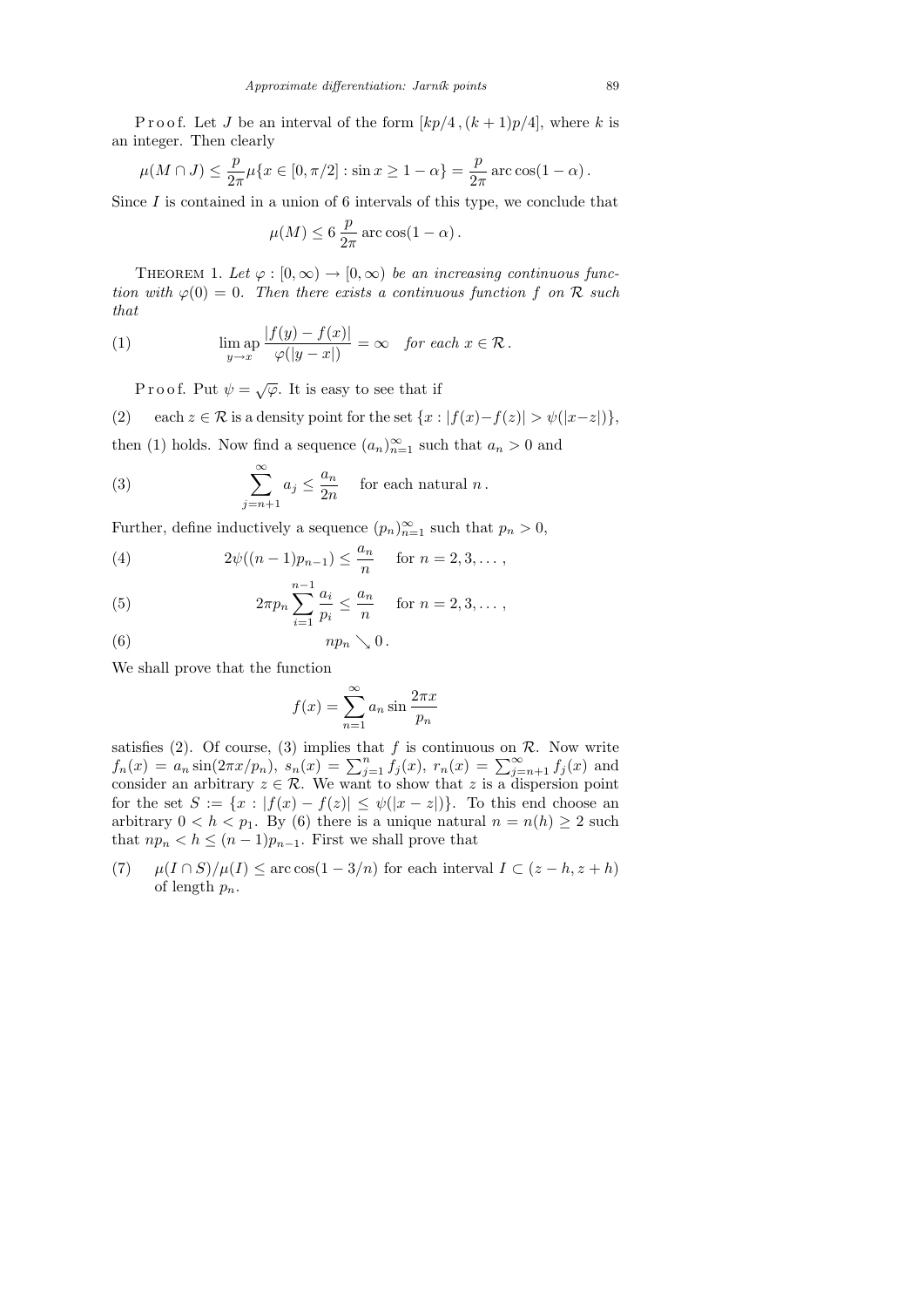To prove (7), consider arbitrary points  $x, y \in I \cap S$ . Using the definition of  $S$  and  $(4)$  we have

(8) 
$$
|f(x) - f(y)| \le |f(x) - f(z)| + |f(y) - f(z)|
$$

$$
\le \psi(|x - z|) + \psi(|y - z|)
$$

$$
\le 2\psi((n - 1)p_{n-1}) \le a_n/n.
$$

Using (5), we obtain

$$
|s_{n-1}(x) - s_{n-1}(y)| \le |x - y| \sup_{t \in \mathcal{R}} |(s_{n-1})'(t)|
$$
  

$$
\le 2\pi |x - y| \sum_{i=1}^{n-1} \frac{a_i}{p_i} \le 2\pi p_n \sum_{i=1}^{n-1} \frac{a_i}{p_i} \le \frac{a_n}{n}
$$

.

Further, (3) gives

$$
|r_n(x) - r_n(y)| \le 2 \sum_{j=n+1}^{\infty} a_j \le \frac{a_n}{n}.
$$

Since  $f_n = f - r_n - s_{n-1}$ , we have

$$
\left| \sin \frac{2\pi x}{p_n} - \sin \frac{2\pi y}{p_n} \right| = \frac{1}{a_n} |f_n(x) - f_n(y)|
$$
  

$$
\leq \frac{1}{a_n} (|f(x) - f(y)| + |s_{n-1}(x) - s_{n-1}(y)| + |r_n(x) - r_n(y)|) \leq \frac{3}{n}.
$$

Thus by Lemma 1,

$$
\mu(I \cap S) \le \frac{3p_n}{\pi} \arccos(1 - 3/n),
$$

which gives (7). Since  $\lim_{h\to 0+} n(h) = +\infty$  and  $np_n < h$ , it is clear that (7) implies

$$
\lim_{h \to 0+} \frac{\mu(S \cap (z - h, z + h))}{2h} = 0,
$$

which completes the proof.

Remark 1. If we put

$$
a_n = 1/(n!)^2
$$
 and  $p_n = 1/((n+2)!)^5$ ,

then the conditions (3)–(6) are satisfied for  $\varphi(t) = t$ . Consequently, the sum of the trigonometric series

$$
f(x) = \sum_{n=1}^{\infty} \frac{1}{(n!)^2} \sin(2\pi((n+2)!)^5 x)
$$

is a continuous function with  $J_f = \mathcal{R}$ .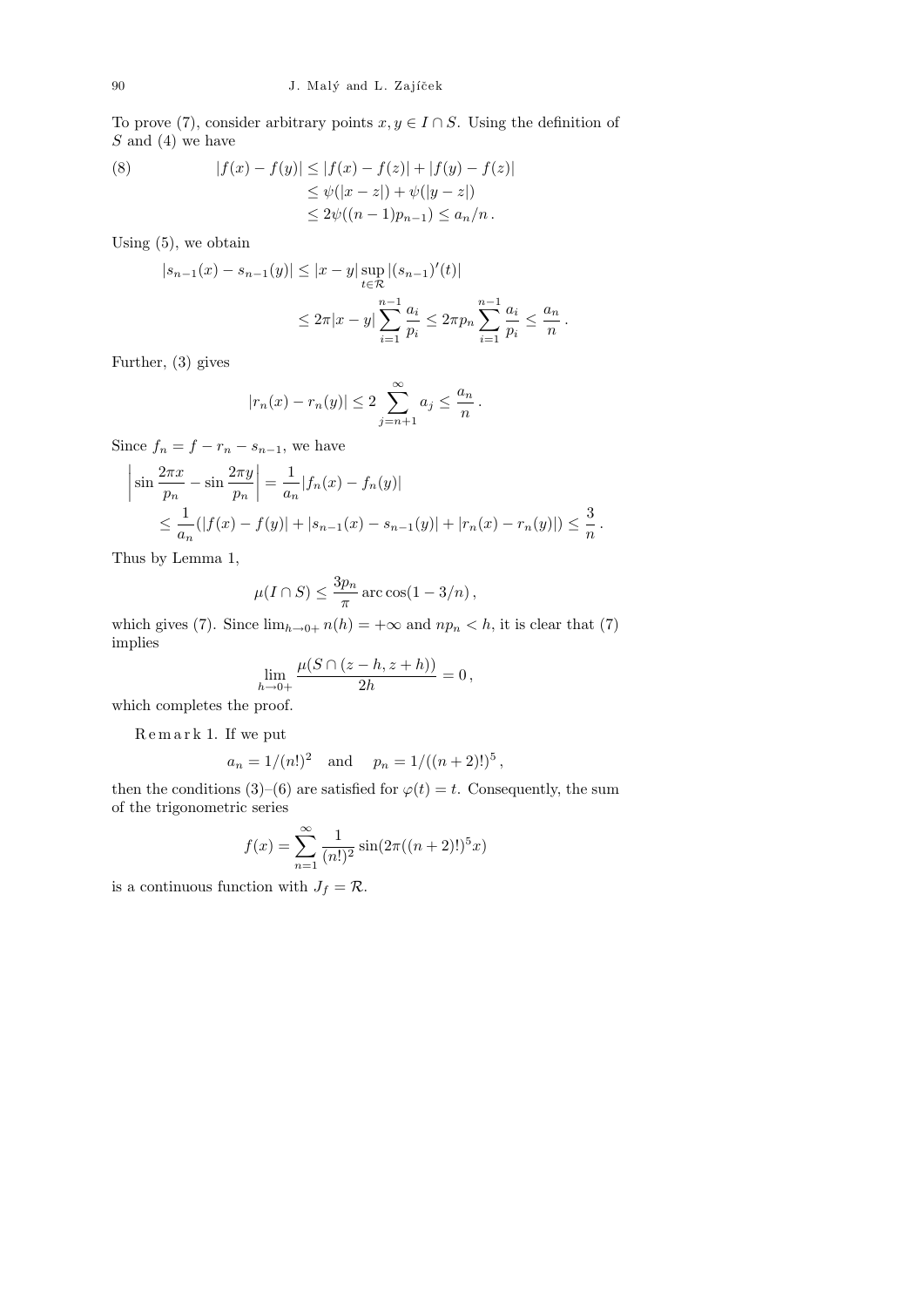2. The basic lemma. In Section 3 we shall need Corollary 1 below which estimates the increment of a continuous function on an interval. But we shall start with a more general Lemma 2 which estimates a measure of an image of a set and deals with general measurable functions. The reason is that Lemma 2 is closely connected with a result of [8] concerning the condition (D) for functions, and consequently may be of independent interest.

LEMMA 2. Let  $f$  be a measurable function defined on a closed interval  $I \subset \mathcal{R}$ , let  $M \subset I$  be a measurable set,  $K > 0$  and  $p > 0$ . Suppose that for each  $x \in M$  there exists a closed interval  $I^x$ ,  $x \in I^x \subset I$ , such that

(9) 
$$
\mu\bigg\{y\in I^x:\left|\frac{f(y)-f(x)}{y-x}\right|
$$

Then

$$
\mu^* f(M) \le \frac{4K}{p} \mu I \,.
$$

P r o o f. For each  $x \in M$  choose an interval  $I^x$  as above and set

$$
J^x = (f(x) - K\mu I^x, f(x) + K\mu I^x).
$$

We may assume that  $\mu^* f(M) > 0$ . Choose  $\beta \in (0, \mu^* f(M))$ . Find a compact set  $E \subset \bigcup_{x \in M} J^x$  such that  $\mu E > \beta$  and a finite set  $F \subset M$  such that the subfamily  $(\tilde{J}^x)_{x \in F}$  still covers E. By an easy covering argument (see e.g. Lemma 2 of [3]) we can find a set  $T \subset F$  such that the system  $(J^x)_{x \in T}$  is pairwise disjoint and

$$
\sum_{x \in T} \mu J^x = \mu \Big( \bigcup_{x \in T} J^x \Big) \ge \frac{1}{2} \beta \, .
$$

On the other hand,  $\mu J^x = 2K\mu I^x$  and by (9),  $\mu f^{-1}(J^x) \geq p\mu I^x$ . Thus

$$
\mu I \ge \sum_{x \in T} \mu f^{-1}(J^x) \ge \frac{p\beta}{4K}
$$

.

Letting  $\beta \to \mu^* f(M)$  we obtain the desired inequality.

R e m a r k 2. Suppose that the assumption of Lemma 2 is strengthened in the following sense: for each  $x \in M$  and  $\delta > 0$  there exists an interval  $I^x$ (depending also on  $\delta$ ),  $x \in I^x \subset I \cap (x - \delta, x + \delta)$ , for which (9) holds. Then we can assert that

(10) 
$$
\mu^* f(M) \leq \frac{4K}{p} \mu M.
$$

In fact, it is sufficient for each  $\varepsilon > 0$  to cover M by a pairwise disjoint countable family of closed intervals  $(H_{\alpha})_{\alpha \in A}$  such that  $H_{\alpha} \subset I$  and  $\mu(\bigcup_{\alpha \in A} H_{\alpha})$  $\langle \mu M + \varepsilon \rangle$  and use Lemma 2 on each  $H_{\alpha}$ . This gives a quite different proof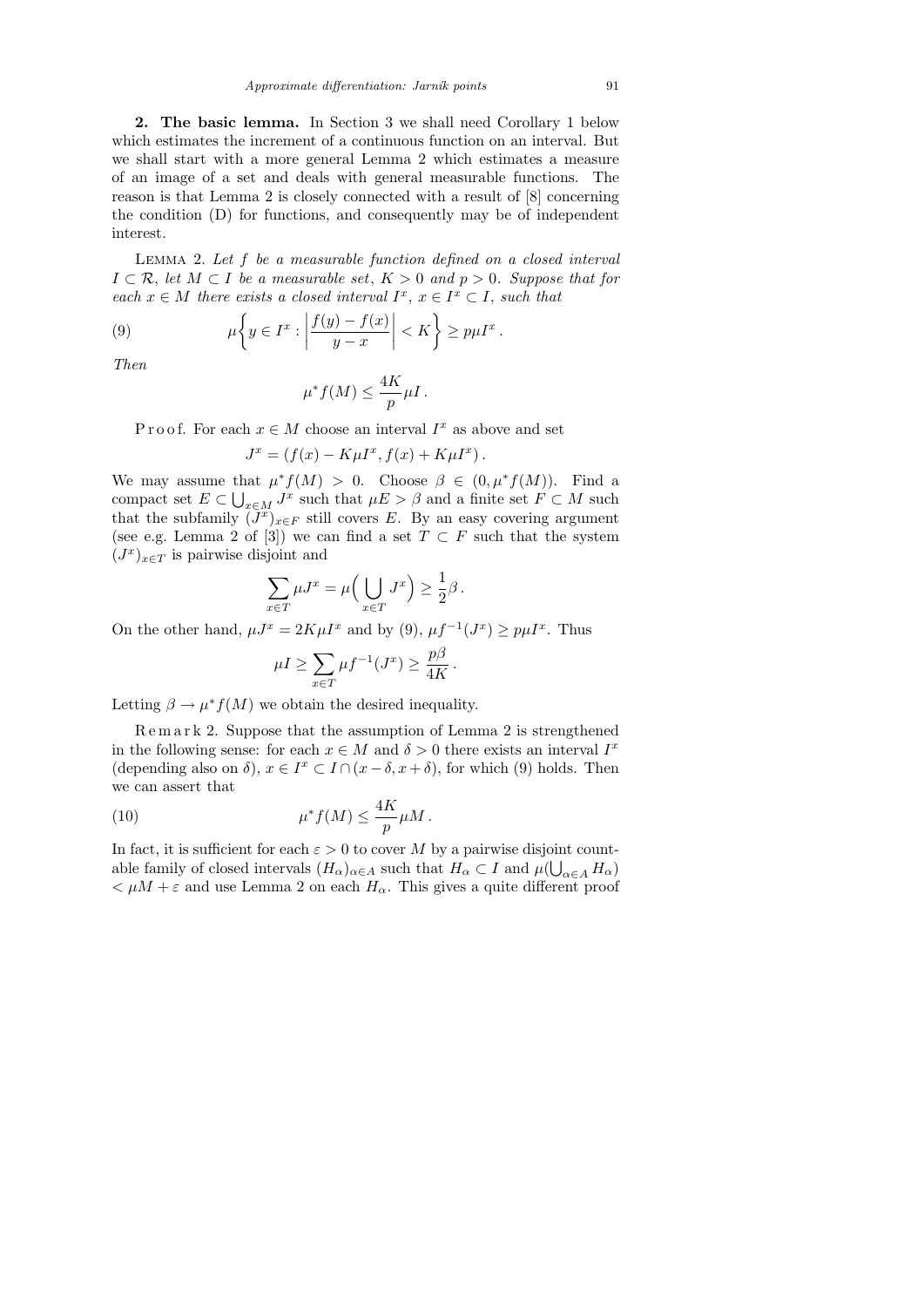of Theorem 9.7 of Saks [8] (for measurable functions). Finally, note that under this strengthened assumption the inequality (10) can be improved to  $\mu^* f(M) \leq (2K/p)\mu M$  (cf. Lemma 9.2 of [8]). We can obtain an independent proof repeating the arguments of the proof of Lemma 2 and using the Vitali covering theorem.

In the sequel we shall need the following immediate corollary of Lemma 2. In fact, in our application  $B = \emptyset$ , but we prefer a more general formulation since we believe it is of some independent interest.

COROLLARY 1. Let f be a continuous function on a closed interval  $[a, b]$ and let  $c > 0$ ,  $p > 0$  and a countable set  $B \subset [a, b]$  be given. Suppose that for each  $z \in [a, b] \setminus B$  there exists  $x \in [a, b] \setminus \{z\}$  such that

$$
\mu\{y \in \text{co}(x, z) : |f(y) - f(z)| < \frac{1}{4}cp|y - z|\} \ge p|x - z|.
$$

Then  $f(b) - f(a) \leq c(b-a)$ .

3. Jarník's points for typical continuous functions. The following lemma is an easy consequence of Corollary 1.

LEMMA 3. Let  $f$  be a continuous function on a closed interval  $[a, b]$  and let  $p > 0$ ,  $\tau > 0$  and a countable set  $B \subset [a, b]$  be given. Suppose that  $|f(b) - f(a)| \geq \tau |b - a|$ . Then there exists  $z \in [a, b] \setminus B$  such that for each  $x \in [a, b], x \neq z, we have$ 

$$
\mu\{y \in \text{co}(x, z) : |f(y) - f(z)| < \frac{1}{6}\tau p|x - z|\} < p|x - z|.
$$

The following lemma has a quite easy proof which is omitted.

LEMMA 4. Let f be a measurable real function,  $z \in \mathcal{R}$ , and let  $a_n \nearrow z$ ,  $b_n \searrow z$  be such that for all  $n \in \mathcal{N}$ 

$$
\mu\bigg\{y\in\text{co}(x,z): \bigg|\frac{f(y)-f(z)}{y-z}\bigg|
$$

whenever  $x \in [a_n, a_{n+1}]$  or  $x \in [b_{n+1}, b_n]$ . Then

$$
\lim_{y \to z} \left| \frac{f(y) - f(z)}{y - z} \right| = +\infty.
$$

LEMMA 5. Let f, g be continuous functions on an interval  $[c-3\xi, c+3\xi]$ ,  $\xi > 0$ , and let  $m \geq 2$  be a real number. Suppose that

$$
f'(x) = 3(m - 1) \qquad \text{if } \xi < |x - c| < 3\xi \,,
$$
\n
$$
f'(x) = 300m^2 \qquad \text{if } |x - c| < \xi
$$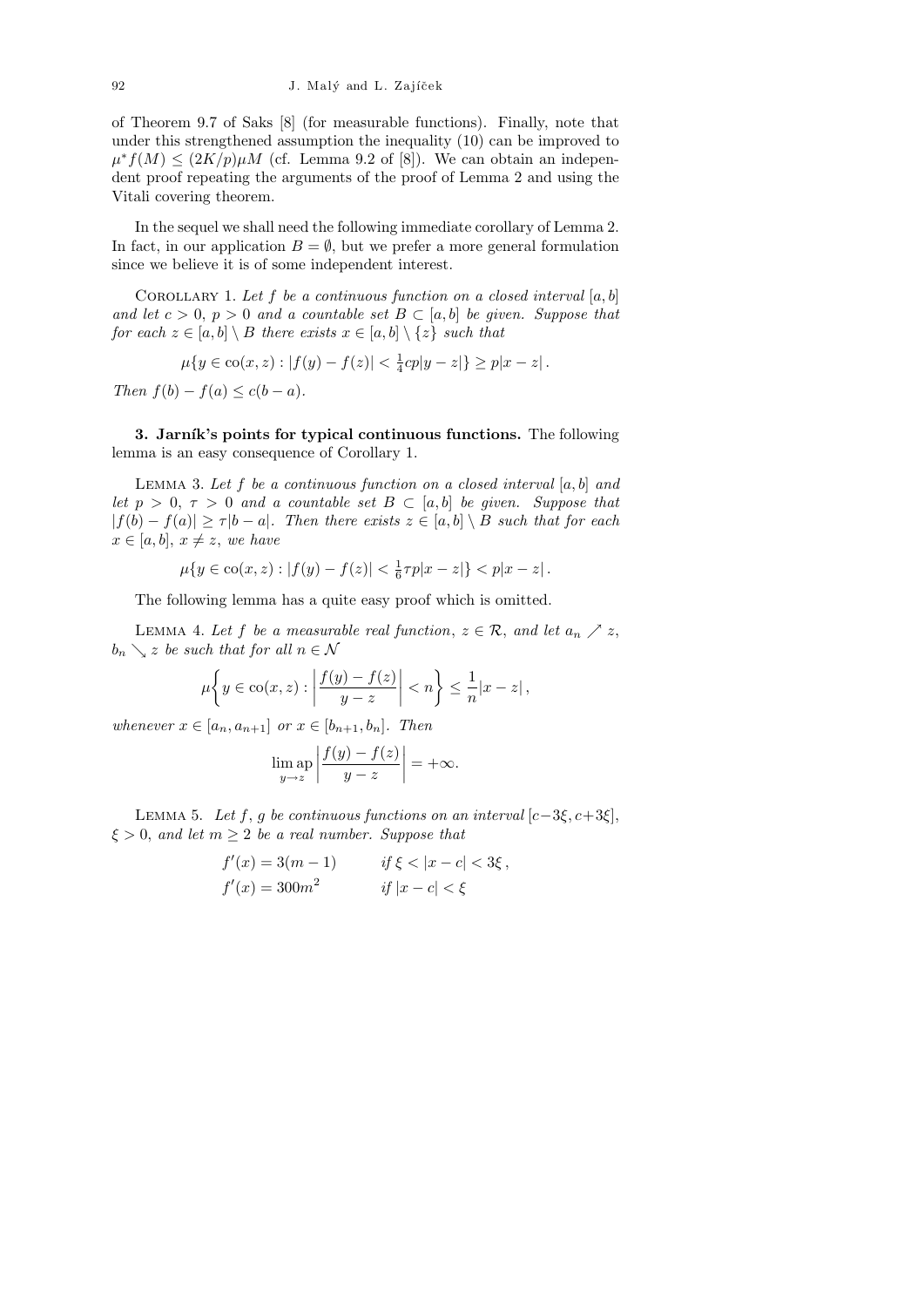$$
\mu\{y \in \text{co}(x, z) : |g(y) - g(z)| \le 4m|y - z|\} \le \frac{|x - z|}{4m}.
$$

Proof. We have

$$
f(c+3\xi) - f(c-3\xi) \ge 2\xi(300m^2 + 6),
$$

and thus

$$
g(c+3\xi) - g(c-3\xi) \ge 600m^2\xi + 12\xi - 2\xi > 600m^2\xi
$$
  
> 
$$
96m^2\mu((c-3\xi, c+3\xi)).
$$

By Lemma 3 there is  $z \in [c-3\xi, c+3\xi]$  such that for each  $x \in [c-3\xi, c+3\xi]$ we have

$$
\mu \bigg\{ y \in \text{co}(x,z) : |g(y) - g(z)| \leq \frac{96m^2}{6 \cdot 4m} |y - z| \bigg\} \leq \frac{|x - z|}{4m}.
$$

It remains to show that  $|z - c| \leq \xi$ . Assume the contrary, e.g. that  $z \in \xi$  $(c + \xi, c + 3\xi]$  (the case  $z \in [c - 3\xi, c - \xi)$  is symmetrical). We can obviously find an interval  $L \subset [c + \xi, c + 3\xi]$  of length  $\frac{1}{2}\xi$ , e.g. one of the intervals of the form

$$
[c + k\xi/2, c + (k+1)\xi/2], \quad k \in \{2, 3, 4, 5\},\
$$

such that  $dist(z, L) > \frac{1}{2}$  $\frac{1}{2}\xi$ . If  $y \in L$ , then

$$
|g(y) - g(z)| \le |f(y) - f(z)| + 2\xi \le 3(m-1)|y - z| + 4|y - z|
$$
  
\n
$$
\le 4m|y - z|.
$$

Let x be the endpoint of L for which  $L \subset \text{co}(x, z)$ . Then

$$
\mu\{y \in \text{co}(x, z) : |g(y) - g(z)| \le 4m|y - z|\} \ge \mu L > \frac{|x - z|}{4m}.
$$

This is a contradiction which shows that  $|z - c| \leq \xi$ .

One of the main tools of the present paper is the Banach–Mazur game (see [5], [6]). It is the following infinite game between two players.

Let P be a metric space and  $Q \subset P$  a subset. In the first step the first player chooses an open ball  $B(q_1, \delta_1)$ . In the second step the second player chooses an open ball  $B(f_1, \varepsilon_1) \subset B(g_1, \delta_1)$ , in the third step the first player chooses an open ball  $B(g_2, \delta_2) \subset B(f_1, \varepsilon_1)$ , and so on. If  $\bigcap_{i=1}^{\infty} B(f_i, \varepsilon_i) \subset Q$ , then the second player wins. In the opposite case the first player wins. We need the following theorem, essentially due to Banach.

THEOREM BM. The second player has a winning strategy in the Banach– Mazur game iff  $Q$  is a residual subset of  $P$ .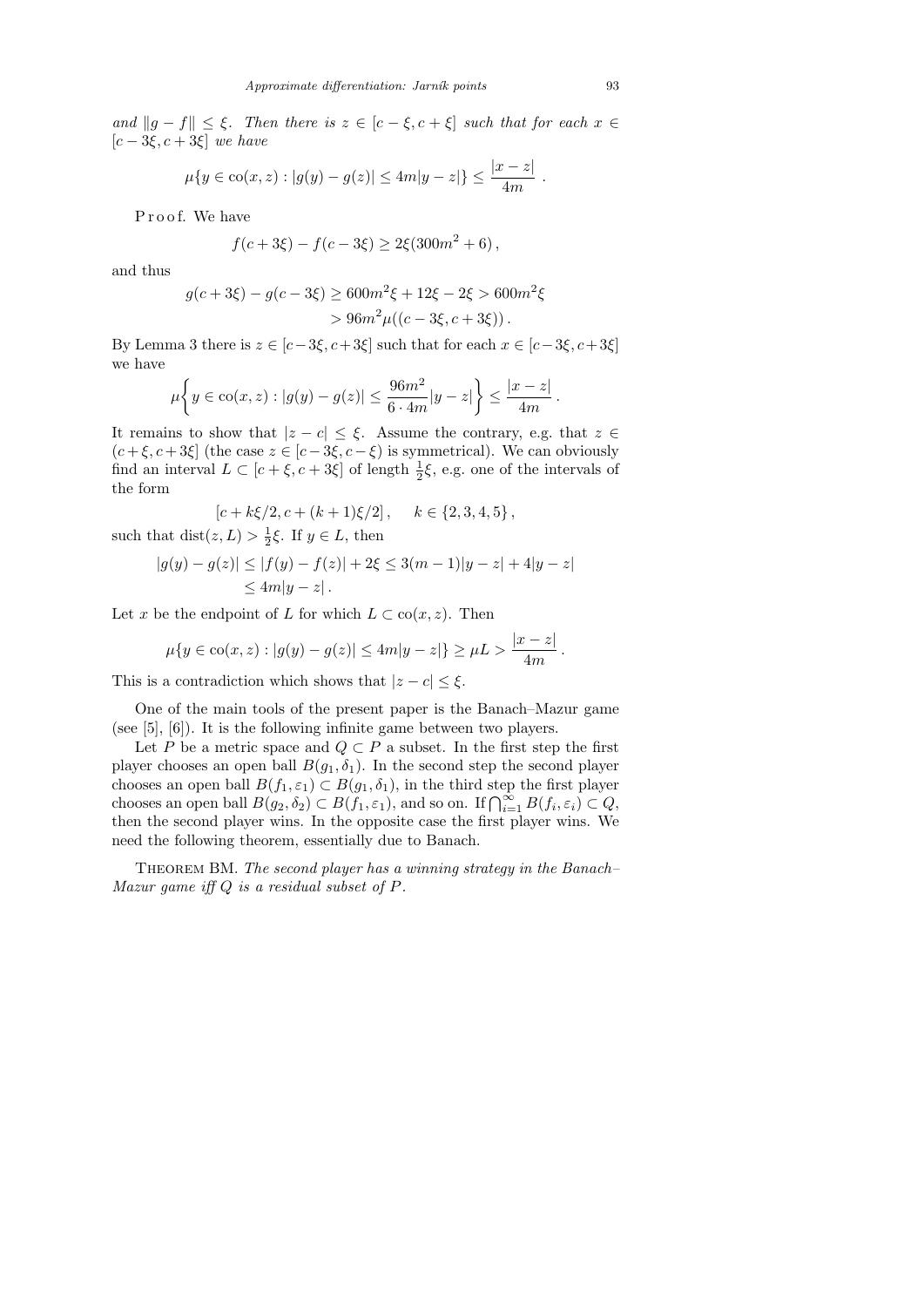This theorem is proved in [6] in the case  $P = (0, 1)$ ; the proof in the general situation ([5]) is essentially the same.

THEOREM 2. For a typical  $f \in C$ , the set  $J_f$  of points x for which

$$
\lim_{y \to x} \left| \frac{f(y) - f(x)}{y - x} \right| = +\infty
$$

is  $c$ -dense in  $(0, 1)$ .

P roof. Obviously it is sufficient to prove that for each fixed interval  $(a, b) \subset (0, 1)$  with rational endpoints the set  $J_f \cap (a, b)$  has cardinality **c** for a typical  $f \in C$ . Put  $Q = \{f : \text{card}(J_f \cap (a, b)) = c\}$ . By Theorem BM it is sufficient to find a winning strategy for the second player in the Banach– Mazur game for  $P = C$  and Q. We shall describe such a strategy. Put  $S_n = \{0,1\}^n$  and  $S = \{0,1\}^N$ , where N is the set of all natural numbers. By our strategy the second player will construct in his nth move not only the functions  $f_n \in C$  and  $\varepsilon_n > 0$ , but also  $2^n$  points  $(z_s)_{s \in S_n}$  such that the following conditions hold (where we have put  $I_s = [z_s - 3\varepsilon_n, z_s + 3\varepsilon_n]$ ),  $L_s = [z_s - 2\varepsilon_n, z_s + 2\varepsilon_n], q_n = 300(n + 1)^2$ :

- (11)  $\overline{B(f_n, \varepsilon_n)} \subset B(g_n, \delta_n),$
- (12) { $I_s : s \in S_n$ } are pairwise disjoint subintervals of  $(a, b)$ ,
- (13) for each  $s \in S_n$ ,  $f'_n(x) = 3n$  if  $\varepsilon_n < |x z_s| < 3\varepsilon_n$  and  $f'_n(x) = q_n$  if  $|x - z_s| < \varepsilon_n;$

if *n* ≥ 2, then for any  $t = (s_1, ..., s_n)$  ∈  $S_n$  and  $s = (s_1, ..., s_{n-1}),$ 

$$
(14) \quad I_t \subset L_s,
$$

(15) for each  $z \in L_t$ ,  $x \in I_s \backslash I_t$  and  $f \in B(f_n, \varepsilon_n)$  we have

$$
\mu\{y \in \text{co}(x, z) : |f(y) - f(z)| \le n|y - z|\} \le \frac{1}{n}|x - z|.
$$

If we show that the second player can play according to this strategy in all moves, we will be over. In fact, (14) and (11) imply that  $\bigcap_{n=1}^{\infty} B(f_n, \varepsilon_n)$ consists of a single function f and, for each  $s = (s_1, s_2, \ldots) \in S$ , the set  $\bigcap_{n=1}^{\infty} I_{(s_1,...,s_n)}$  consists of one point  $z_s \in (a, b)$ . Lemma 4 (putting  $[a_n, b_n] =$  $I_{(s_1,...,s_n)}$ , (15) and (14) easily imply that  $z_s \in J_f$ . Since (12) implies that  $z_{s_1} \neq z_{s_2}$  for  $s_1 \neq s_2$ , we have  $f \in Q$ . Thus suppose that a natural number m is fixed, the second player has played  $m-1$  moves and the first player has played m moves such that the conditions  $(11)–(15)$  hold for each  $n < m$ . We know further for  $m > 1$  that  $B(g_m, \delta_m) \subset B(f_{m-1}, \varepsilon_{m-1})$ . Our task is to construct  $f_m$ ,  $\varepsilon_m$  and  $\{z_s\}_{s\in S_m}$  such that  $(11)-(15)$  hold for  $n=m$ .

If  $m = 1$ , then (14) and (15) are trivially satisfied for  $n = m$  and the construction of  $f_1, \varepsilon_1, z_{(0)}$  and  $z_{(1)}$  such that  $(11)–(13)$  are satisfied for  $n = 1$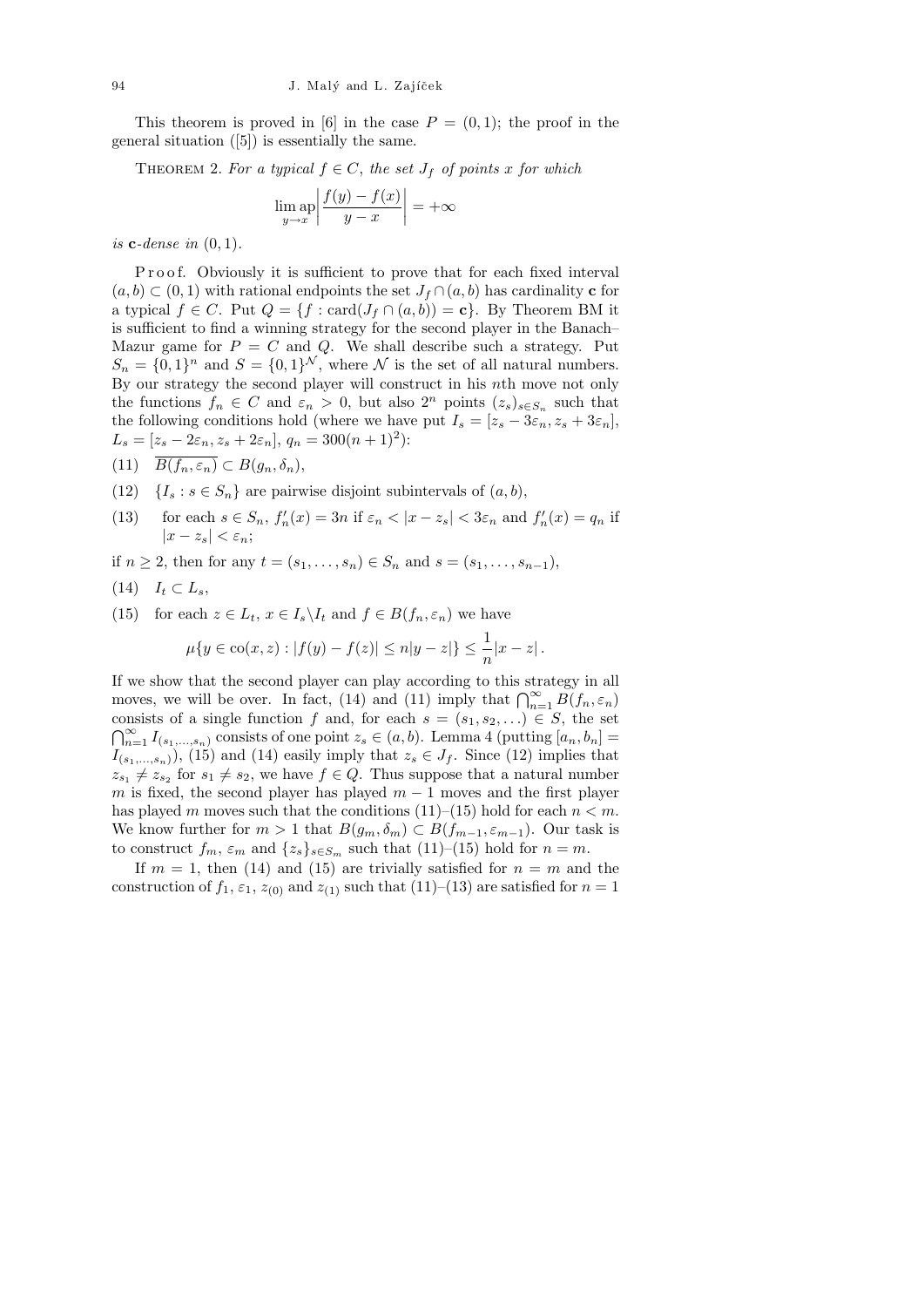is quite easy. Assume  $m > 1$ . By Lemma 5, for every  $s \in S_{m-1}$  there is  $c_s \in [z_s - \varepsilon_{m-1}, z_s + \varepsilon_{m-1}]$  such that for each  $x \in I_s$  we have

(16) 
$$
\mu\{y \in \text{co}(x,c_s) : |g_m(y) - g_m(c_s)| \le 4m|y - c_s|\} \le \frac{|x - c_s|}{4m}.
$$

Find  $\varepsilon_m > 0$  such that

- $(17)$   $(4mq_m + 7)q_m \epsilon_m < \frac{1}{4}$  $\frac{1}{4}\delta_m,$
- (18) for every  $x, z \in [0, 1]$ , if  $|x z| \leq (4mq_m + 7)\varepsilon_m$ , then  $|g_m(x) |g_m(z)| < \frac{1}{4}$  $rac{1}{4}\delta_m$ .

Define

$$
E_s = [c_s - (4mq_m + 7)\varepsilon_m, c_s + (4mq_m + 7)\varepsilon_m].
$$

Observe that  $\delta_m \leq \varepsilon_m$  and therefore by (17) we have  $E_s \subset L_s$ . We define  $f_m(x) = g_m(x)$  if  $x \in [0,1] \setminus \bigcup_{s \in S_{m-1}} E_s$ . If  $s \in S_{m-1}$ , then we define  $f_m$  on  $E_s$  by the following conditions:

(19) f is linear on  $[c_s - (4mq_m + 7)\varepsilon_m, c_s - (4mq_m + 6)\varepsilon_m]$  and on  $[c_s +$  $(4mq_m + 6)\varepsilon_m, c_s + (4mq_m + 7)\varepsilon_m,$ 

(20) 
$$
f_m(x) = g_m(x)
$$
 if  $x \in \{c_s, c_s - (4mq_m + 7)\varepsilon_m, c_s + (4mq_m + 7)\varepsilon_m\},\$ 

(21)  $f'_m(x) = q_m$  if  $3\varepsilon_m < |x - c_s| < 5\varepsilon_m$ ,  $f'_m(x) = 3m$  if either  $|x - c_s| < 3\varepsilon_m$ or  $5\varepsilon_m < |x - c_s| < (4mq_m + 6)\varepsilon_m$ .

If  $t = (s_1, \ldots, s_m) \in S_m$  and  $s = (s_1, \ldots, s_{m-1})$ , we set

$$
z_t = \begin{cases} c_s + 4\varepsilon_m & \text{if } s_m = 1, \\ c_s - 4\varepsilon_m & \text{if } s_m = 0. \end{cases}
$$

We want to prove (11)–(15) for  $n = m$ . Since the graphs of  $g_{m|E_s}$ and consequently also of  $f_{m|E_s}$  lie by  $(17)-(21)$  obviously in the rectangle  $E_s \times [g(c_s) - \frac{1}{4}]$  $\frac{1}{4} \delta_m$ ,  $g(c_s) + \frac{1}{4} \delta_m$  the property (11) holds. Recall that  $E_s \subset L_s$ for each  $s \in S_{m-1}$  and thus (12) and (14) are proved. The property (13) follows from (21).

It remains to prove (15). Fix  $t = (s_1, \ldots, s_m) \in S_m$  and set  $s =$  $(s_1, \ldots, s_{m-1})$ . Write

$$
M_s = \{ y \in I_s : |g_m(y) - g_m(c_s)| \le 4m|y - c_s| \},
$$
  

$$
T_s = \{ x \in [0, 1] : (4mq_m + 6)\varepsilon_m < |x - c_s| < (4mq_m + 7)\varepsilon_m \}.
$$

Suppose that  $z \in L_t$ ,  $x \in I_s \setminus I_t$  and f is a continuous function on [0, 1] with  $||f - f_m|| < \varepsilon_m$ . Define

$$
Z = \{ y \in \text{co}(x, z) : |f(y) - f(z)| \le m|y - z| \}.
$$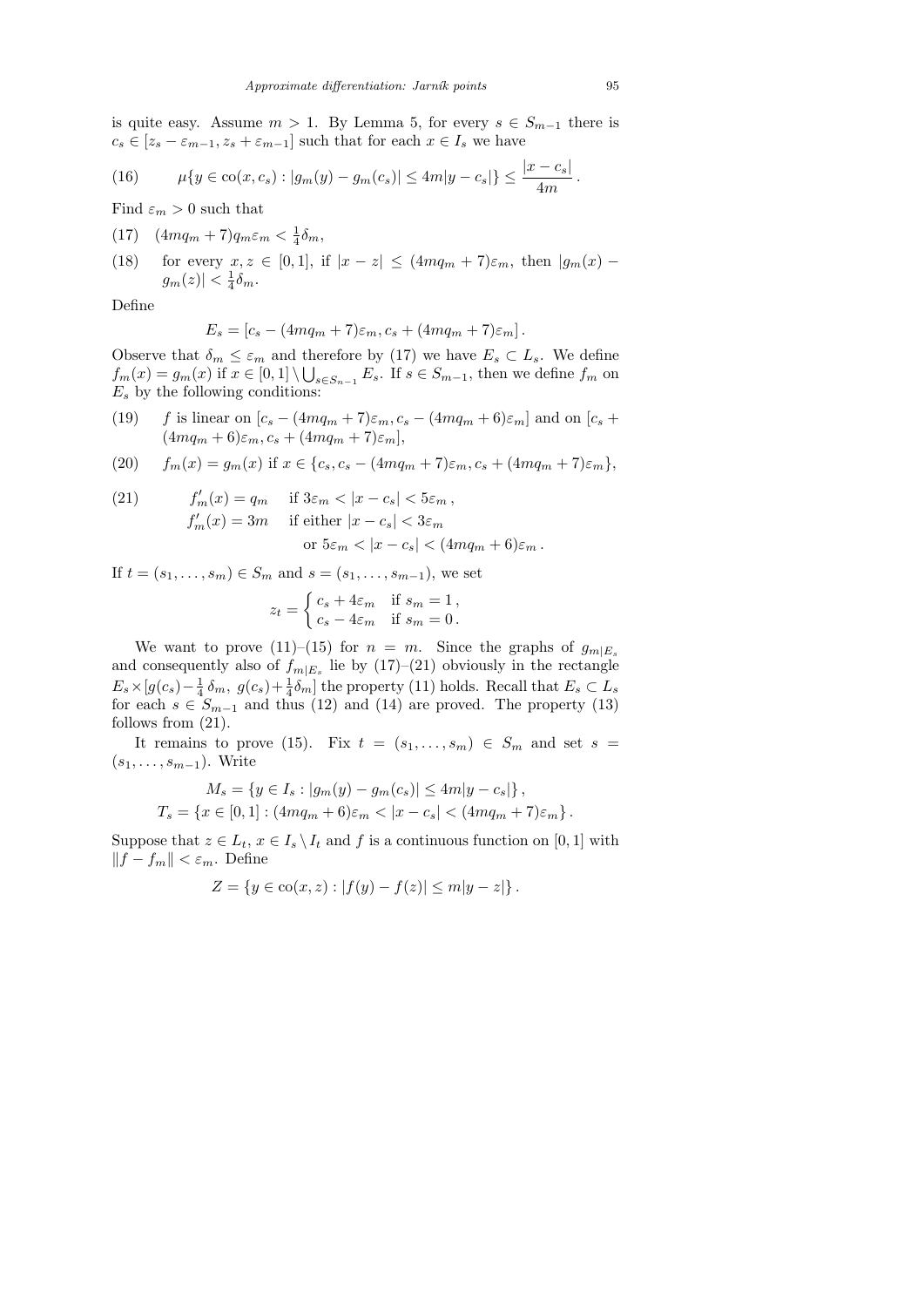We want to obtain

$$
\mu Z \leq
$$

First consider y such that  $|y - z| > \varepsilon_m/m$  and  $|y - c_s| \leq (4mq_m + 6)\varepsilon_m$ . Notice that the slope of  $f_m$  between y and z is estimated from below by  $3m$ . Hence

1

 $\frac{1}{m}|x-z|$ .

$$
|f(y) - f(z)| \ge |f_m(y) - f_m(z)| - 2\varepsilon_m > 3m|y - z| - 2m|y - z| = m|y - z|.
$$

Consequently  $y \notin Z$ .

Further, consider  $y \in I_s \setminus (M_s \cup E_s)$ . Then we have

$$
|y - z| \ge |y - c_s| - |z - c_s| \ge (4mq_m + 7)\varepsilon_m - 6\varepsilon_m > 4mq_m\varepsilon_m
$$

and

$$
|f_m(z) - f_m(c_s)| \le 6\varepsilon_m q_m \le 4mq_m \varepsilon_m < |y - z|.
$$
  
Since  $g_m(y) = f_m(y)$  and  $g_m(c_s) = f_m(c_s)$  we obtain

$$
|f(y) - f(z)| \ge |f_m(y) - f_m(z)| - 2\varepsilon_m
$$
  
\n
$$
\ge |g_m(y) - g_m(c_s)| - |f_m(c_s) - f_m(z)| - 2\varepsilon_m
$$
  
\n
$$
\ge |g_m(y) - g_m(c_s)| - |y - z| - |y - z|.
$$

Using  $y \notin M_s$ , we further obtain

$$
|g_m(y) - g_m(c_s)| > 4m|y - c_s| \ge 4m|y - z| - 4m|z - c_s|
$$
  
 
$$
\ge 4m|y - z| - 24m\varepsilon_m > 4m|y - z| - |y - z|
$$

and consequently

$$
|f(y) - f(z)| > 4m|y - z| - 3|y - z| > m|y - z|.
$$

Thus  $y \notin Z$ . To prove (22), we distinguish two cases.

(i) If  $|x - c_s| < (4mq_m + 6)\varepsilon_m$ , then we have proved that either  $Z \subset$  $[z - \varepsilon_m/m, z]$  or  $Z \subset [z, z + \varepsilon_m/m]$ . Consequently,

$$
\mu Z \leq \varepsilon_m/m \leq |x-z|/m.
$$

(ii) If  $|x - c_s| \ge (4mq_m + 6)\varepsilon_m$ , then  $|x - z| \ge 4mq_m\varepsilon_m$  and we have proved that

$$
Z \subset \left( [z - \varepsilon_m/m, z + \varepsilon_m/m] \cup T_s \cup M_s \right) \cap \text{co}(x, z)
$$
  

$$
\subset [z - \varepsilon_m/m, z + \varepsilon_m/m] \cup T_s \cup \text{co}(c_s, z) \cup (M_s \cap \text{co}(x, c_s)).
$$

Using (16) we have

$$
\mu Z \le \frac{2\varepsilon_m}{m} + 2\varepsilon_m + 6\varepsilon_m + \frac{|x - c_s|}{4m}
$$

$$
\le 10\varepsilon_m + \frac{|x - z|}{4m} + \frac{6\varepsilon_m}{4m} \le \frac{|x - z|}{m}
$$

.